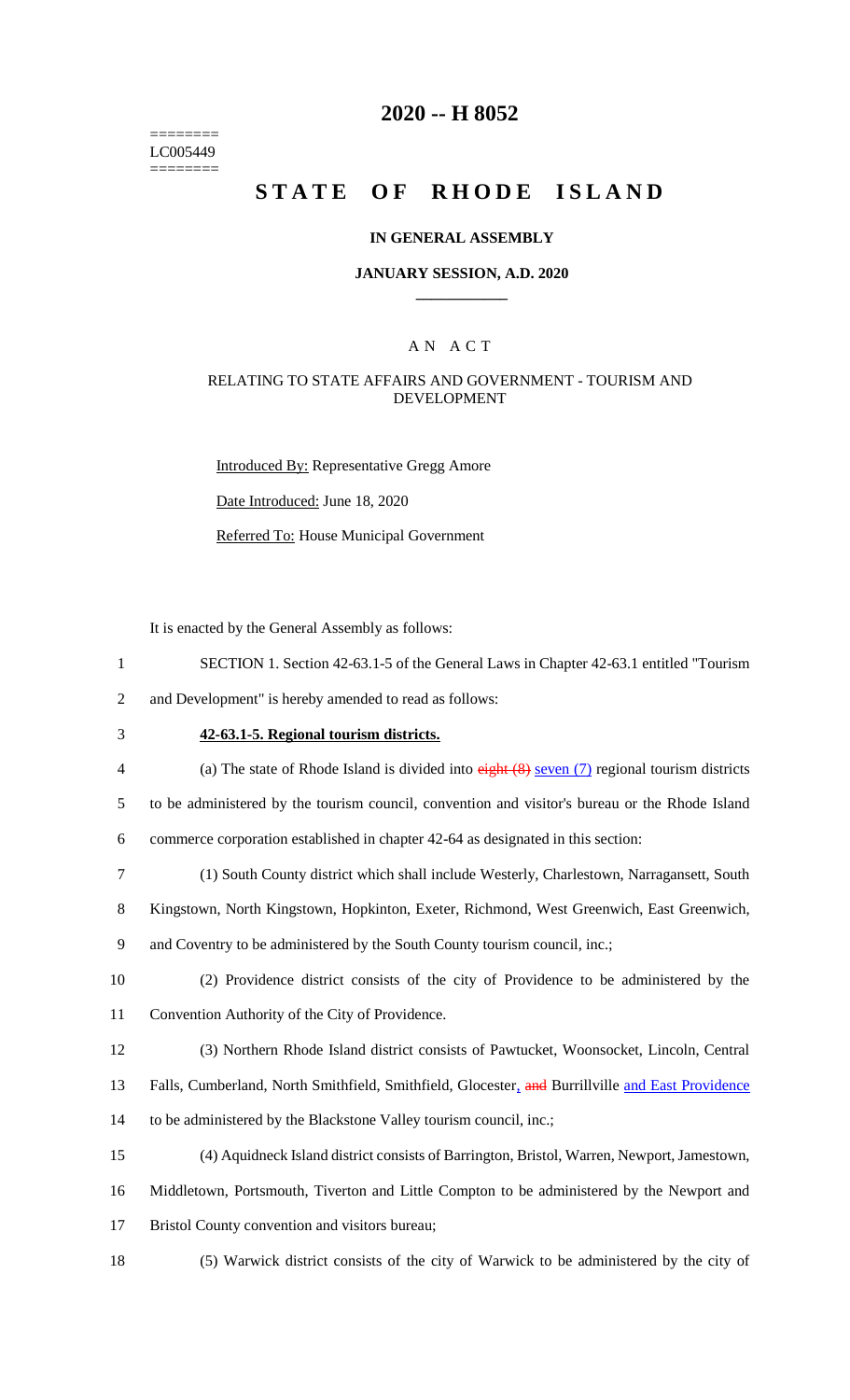- Warwick department of economic development;
- (6) Block Island district which shall consist of the town of New Shoreham to be administered by the New Shoreham tourism council, inc.;
- (7) East Providence to be administered by an entity that shall be acceptable to the economic development corporation; provided that all funds generated in the city of East Providence shall be held by the Rhode Island division of taxation until such time as the city of East Providence elects to become a member of a regional tourism district at which time the monies held by the Rhode Island division of taxation shall be transferred to the tourism district or convention visitors' bureau 9 selected by the city of East Providence;
- 10  $\left(\frac{8}{7}\right)$  Statewide district consists of all cities and towns not delineated in subdivisions (1) 11 through  $\left(\frac{7}{6}\right)$  to be administered by the Rhode Island commerce corporation established in chapter 42-64.

 (b) Before receiving any funds under this chapter, the organizations designated to receive the funds on behalf of the South County regional tourism district and the Northern Rhode Island regional tourism district shall be required to apply to and receive approval from the Rhode Island commerce corporation pursuant to guidelines promulgated by the Rhode Island commerce corporation. The corporation shall review the eligibility of the regional tourism district organizations to receive the funds at least annually.

 (c) On or before January 1, 2016 and every January 1 thereafter, all regional tourism districts created under these sections shall be required to seek and obtain the approval of the executive office of commerce regarding the incorporation of common statewide marketing themes, logos, and slogans, among other features, prior to the release of lodging tax funds to the districts.

 (d) Upon proper notice to the Rhode Island division of taxation from the city of East 24 Providence and the Blackstone Valley tourism council that the city has elected to become a member of the Northern Rhode Island district, all funds previously generated in the city of East Providence 26 and held in escrow by the Rhode Island division of taxation shall be allocated fully and in their entirety to the Blackstone Valley tourism council for the direct benefit and support of tourism

- 28 activities within the city of East Providence.
- 

SECTION 2. This act shall take effect upon passage.

======== LC005449 ========